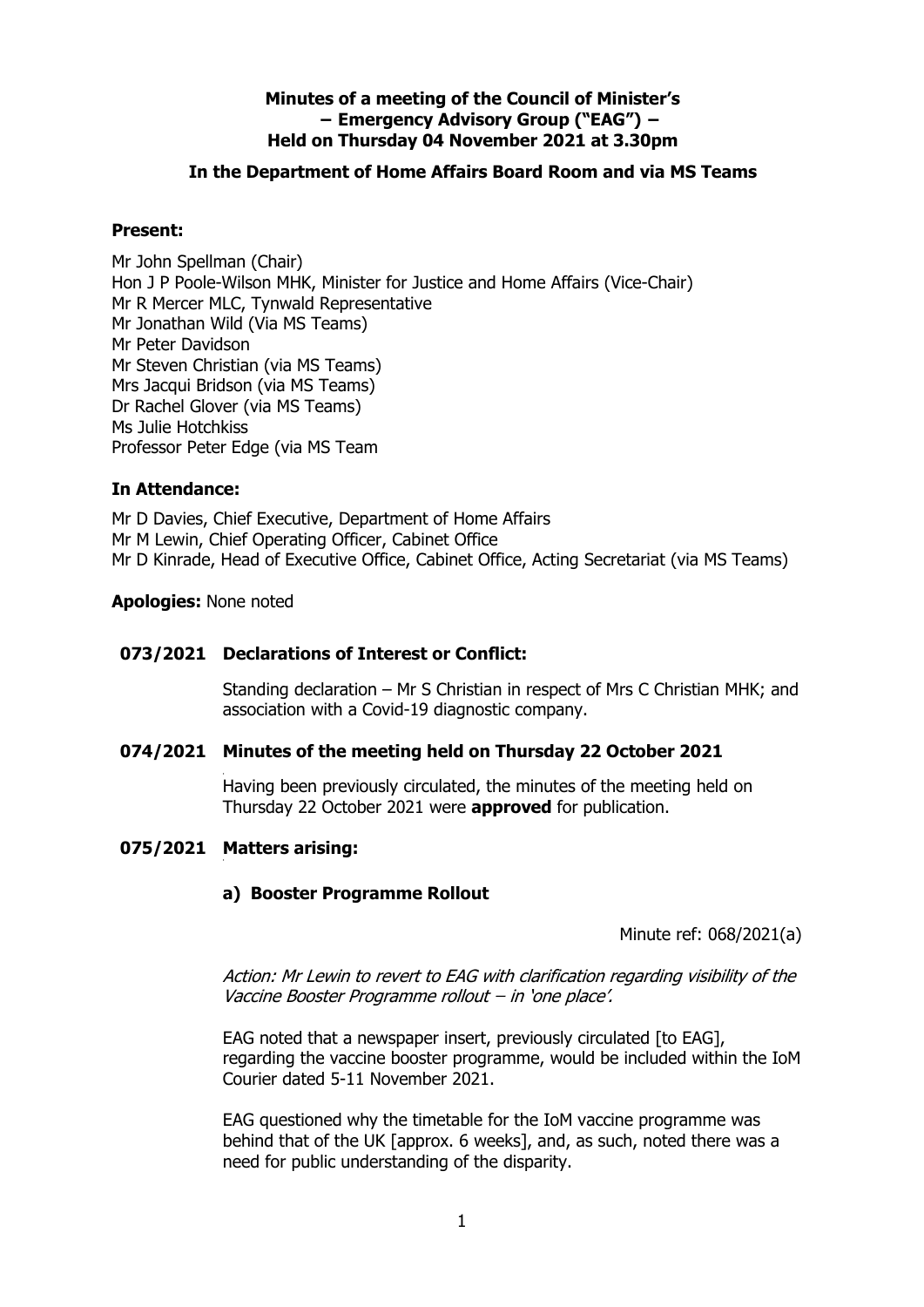**Post-meeting note**: at the EAG meeting of 29 November 2021, the Chief Officer, DHSC explained that the programme was not lagging the UK's and asked that this be recorded [minute 084/2021 refers].

Action: The Chair to raise the matter of the visibility of the Vaccine Booster Programme rollout at the initial meeting of the National Covid Response Group on 25 October 2021.

The Chair advised that he had raised the matter of the vaccine booster programme, and communications in respect of such, with the National Covid Response Group ("NCRG"). **ML**

EAG requested that the timetable for the vaccine booster programme be circulated [to EAG].

Action: The Chief Officer, DHA to share information in respect of the Vaccine Booster Programme rollout with the EAG.

EAG noted this matter as complete.

#### **Action: The timetable for the vaccine booster programme be circulated [to EAG]. ML**

#### **b) Further alignment of border pathways to mirror UK changes**

Minute ref: 068/2021(d)

Action: The Chair to raise the matter of border and testing pathways at the initial meeting of the National Covid Response Group on 25 October 2021.

The Chair advised that he had raised the matter of consistency, in respect of the testing regime, at the meetings of the NCRG on 25 October and 3 November 2021.

EAG noted that border controls had been considered as part of the planning for the Winter Framework.

#### **c) PCR Testing Laboratory: Dr M Haywood MHK - Observations**

Minute ref: 069/2021

Action: The Chair to convey the points raised by EAG, in respect of the approaches to PCR testing and VoC, to the initial meeting of the National Covid Response Group on 25 October 2021.

The Chair advised that he had not yet had an opportunity to raise this matter with the NCRG.

EAG noted that new variants of concern ("voc") were referenced in the Winter Framework, in respect of one of the considerations that may drive a decision to move to Level 3, should a voc threaten vaccine efficacy.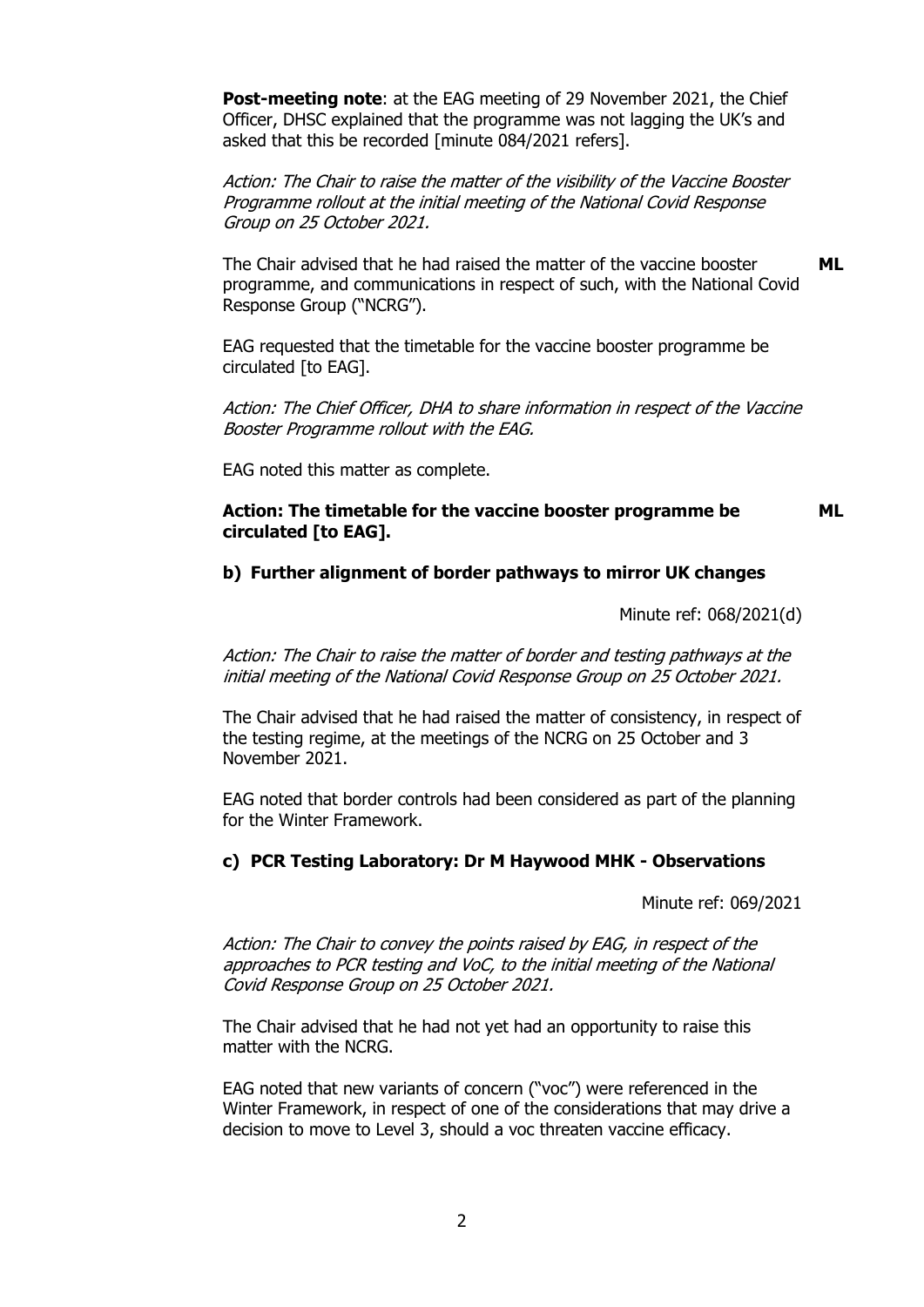The Minister for Justice and Home Affairs referenced a parliamentary question, tabled at the sitting of the House of Keys on 26 October 2021, in respect of testing protocols.

## **d) Communications Update**

Minute 070/2021

Action: The Communications Update feedback document be provided to the Government Communication Service.

EAG noted this matter as complete.

Action: COO, Cabinet Office to liaise with Government Communication Service regarding communication in respect of the use of CO2 monitors.

EAG noted that Winter Framework referenced the use of CO2 monitors, in respect of supporting a healthy environment, and would be amended to reflect the importance of ventilation.

EAG further noted that a press release, to be issued by the DfE, would emphasise the importance of businesses ensuring appropriate ventilation, particularly during the lead up to Christmas.

Action: The Chair to convey the points raised by EAG, in respect of communications, to the initial meeting of the National Covid Response Group on 25 October 2021.

EAG also noted the need for further public messaging had been acknowledged by the NCRG.

#### **e) Half Term Holidays – Return to School**

Minute ref 072/2021(a)

Action: The Chair to raise the matter of mitigation measures being considered to manage the return of pupils to schools following the half term holiday.

EAG noted that the Chair had raised the matter of mitigation measures for pupils returning from Half term holidays with the NCRG.

#### **076/2021 EAG Advisory Note**

Further to the feedback received from EAG members, the latest Advisory Note was agreed for circulation.

#### **077/2021 Arrivals Testing Overview (August to October 2021)**

Having previously been circulated, EAG noted the Arrivals Testing Overview (August to October 2021).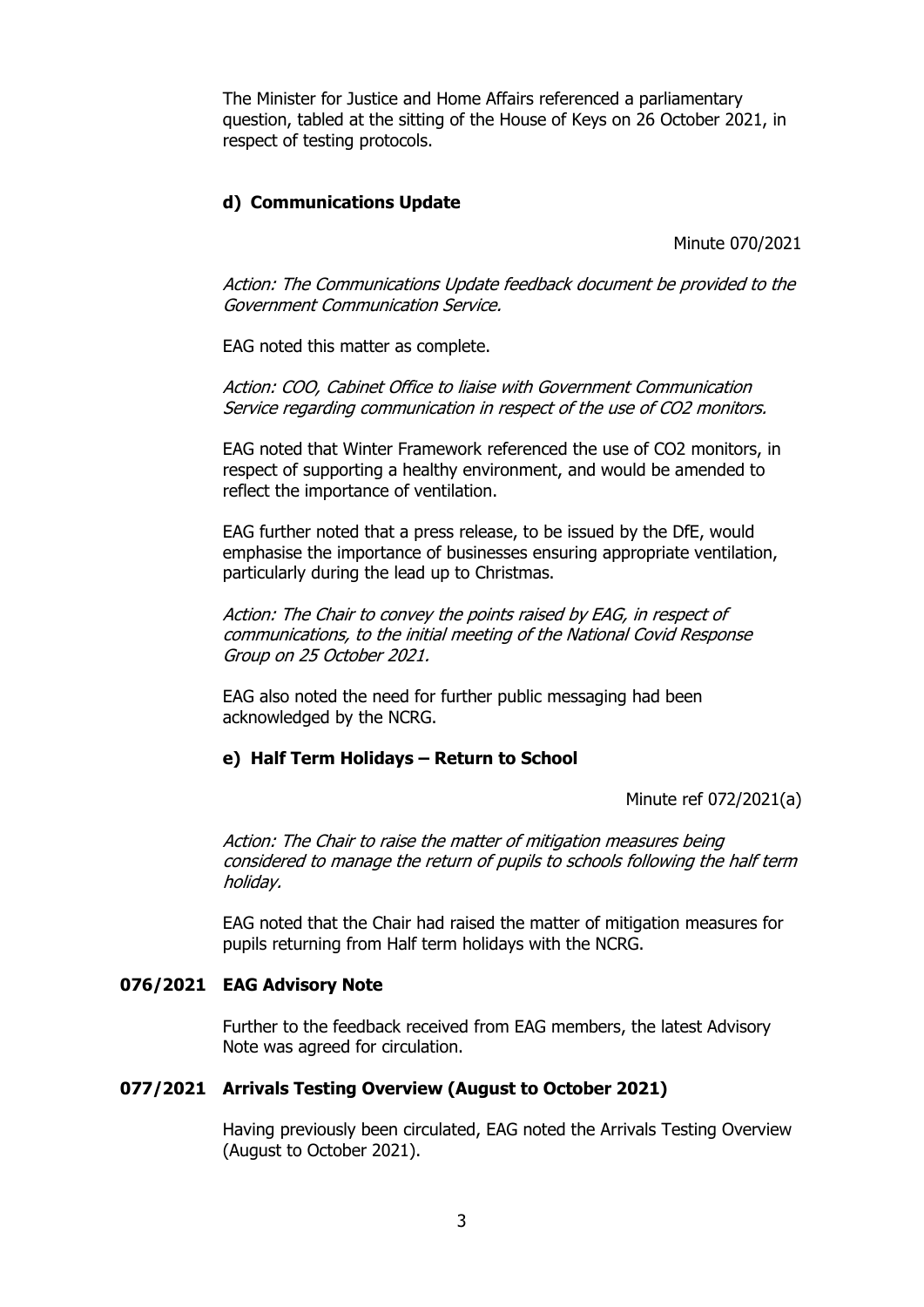## **078/2021 Winter Framework**

Having previously been circulated, the Chair sought views from the EAG on the Winter Framework ("the Framework"), in particular the following was noted:

- As with the 'Exit Strategy', the need for there to be greater substance and assurances in respect of adherence to the Framework;
- Whether triggers needed to be identified to instigate the escalation through each level of the Framework – noting that Covid was one example of the pressures being faced by the Department of Health and Social Care over the winter, and that the Framework represented a broad approach, as opposed to a plan to be followed, given the impact of Covid could not be anticipated over the winter months;
- The promotion of responsible citizenship was a key consideration in supporting the measures in the Framework;
- That the Framework provided a degree of fluidity should the measures within the Framework need to be deployed earlier or later;
- The Framework needed to balance measures regarding health with other critical infrastructure, such as public transport, retail etc., noting that the economic impact and recovery was a key consideration for the NCRG;
- It was imperative, due to the plateauing/falling number of Covid cases, that messaging regarding personal responsibility to mitigate a range of winter pressures, beyond Covid, was reinforced;
- Approximately 30% of those invited for booster vaccinations had not attended for such or had cancelled appointments;
- Potential complacency across the younger age groups regarding the perception that they had immunity having had Covid required strong messaging to parents, without demonising this age group;
- Public information, regarding those who were immunosuppressed needing to receive a third dose of the vaccination, was needed;

## **Ms Julie Hotchkiss joined the meeting (via MS Teams) at 4pm.**

- Consideration be given to replacing references within the framework to 'legal restrictions' with 'legal interventions' to convey the fluidity of the Framework;
- Ventilation and vaccination needed to be given a higher profile within the Framework;
- Local interventions could be instigated on an area by area basis;
- If no basic mitigations can be instigated, e.g. ventilation, then other mitigations must be used, i.e. masks, basic hygiene etc. as part of normalising such behaviours;
- Emphasise that choice must be balanced against responsibility, and that in some circumstances there may not be an ability to act autonomously;
- Consideration of measurement of CO2 in key locations, along with practical measures to increase ventilation and reduce infection rates;
- Consideration of a ventilation accreditation scheme, however messaging is the preferred approach;
- Subject to capacity, the potential role of environmental health officers regarding auditing and advising, via a telephone helpline, on ventilation measures to be included in EAG Advisory Note;
- Government operated sites to lead by example regarding the promotion of mitigation measures;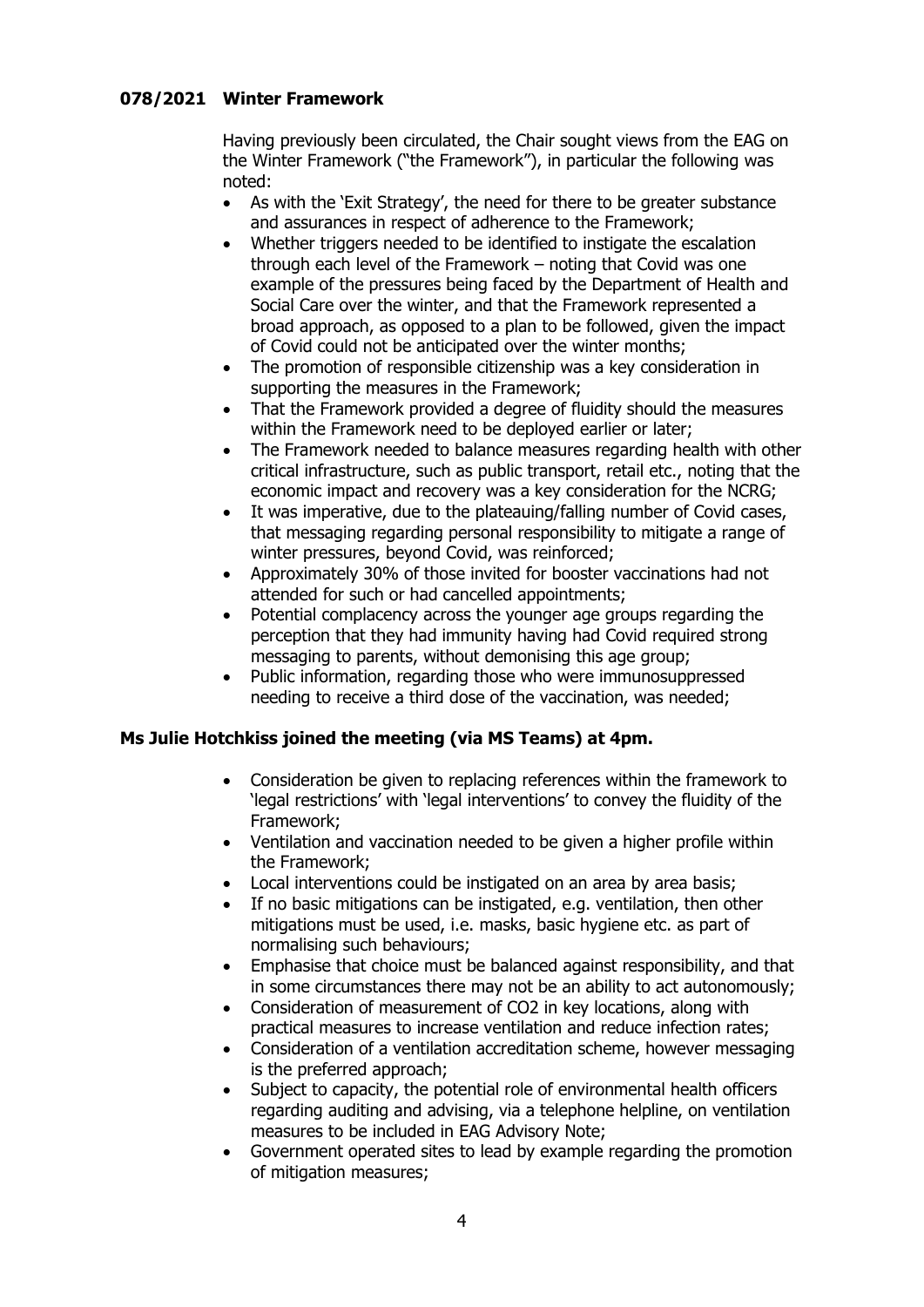- The need to address public apathy and complacency regarding mitigation measures through clear and simple messaging; and
- The QR Code included within the Courier insert which provides information on those who should receive a third primary dose of the vaccine may not be appropriate for the elderly;

# **079/2021 NCRG/EAG**

Having previously been circulated the minutes of the meeting of the NCRG held on 25 October 2021 were noted, and the potential interaction between the EAG, NCRG and the Council of Ministers going forward was discussed, in particular:

- Input from EAG into NCRG at an early stage to ensure consideration of matters and input into decision making at the appropriate juncture – which may negate the need for or reduce the frequency of meetings;
- Observations, input, challenge and diversity of views from EAG was welcomed and considered beneficial [the Winter Framework was cited as an example of such], and that the future format for providing input may not necessarily need to be a formal meeting, noting that circulation of documents by email for comment had worked well;
- EAG reiterated that, given the breadth of expertise, EAG could be utilised for broader strategic analysis and advice on matters others than Covid;
- Acknowledgement that EAG provided input and views for the consideration of NCRG and the Council of Ministers, noting that the expectation of EAG was not to provide a single, collectively agreed view;
- There was a need to ensure the mechanism to obtain and provide views from EAG did not become overly bureaucratic;
- That the role EAG and NCRG would evolve, with the potential to consider other longer term strategic matters, subject to the requirements of the Council of Ministers, and as such, the need to revisit the role of EAG at regular intervals;
- That there may be an opportunity for to EAG to develop from a group into a panel of experts;
- EAG reaffirmed that the Chair [of EAG] would be accompanied by an EAG member, as and when required, when attending meetings of NCRG;
- EAG would benefit from a representative of the Government Communication Service being in attendance at meetings;
- The situation in respect of Covid should continue be monitored prior to any changes being instigated in respect of the role of EAG; and
- EAG are available to officers to assist with decision making

## **080/2021 Any Other Business**

#### **a) Department of Education Sport and Culture: CO2 Monitoring Schools**

EAG noted that the Department of Education Sport and Culture had made good progress in respect of monitoring CO2 levels in schools and that going forward this would be enhanced further.

EAG further noted that there was a view that better ventilation assisted the learning environment.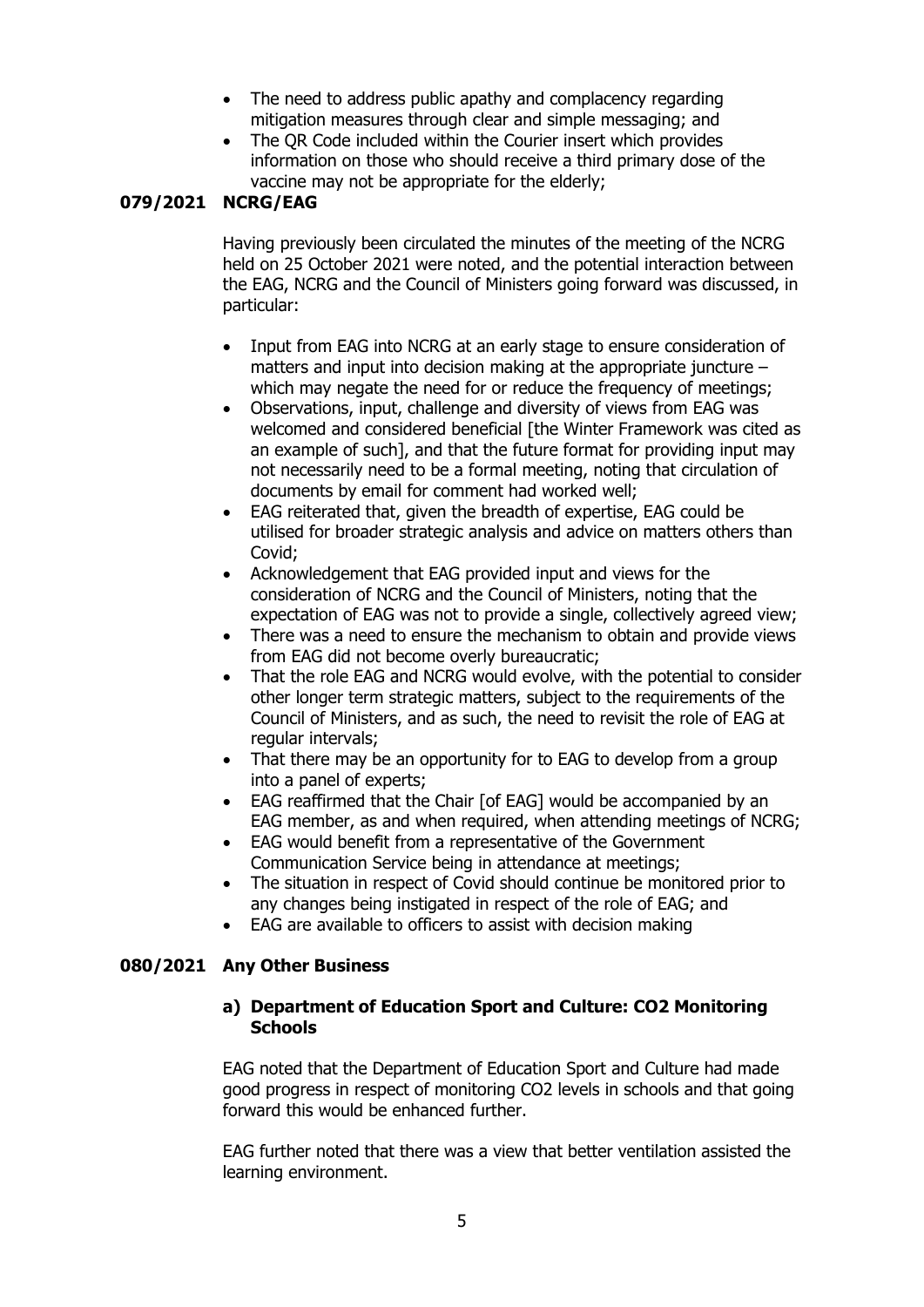# **b) Covid Dashboard – School Data**

EAG noted the lack of context within the current dashboard, in particular school data.

EAG further noted the parliamentary question tabled at the sitting of the House of Keys on 26 October 2021:

Whether the 14-day COVID-19 case notification rate will be included in the dashboard.

EAG agreed that this matter would be discussed further at the next meeting. **Sec**

#### **Action: The lack of context within the current dashboard, in particular school data, to be discussed at the next meeting of EAG. Sec**

## **c) Vaccine Wastage Rates**

EAG noted that there had been mixed public messaging regarding the levels of vaccine wastage.

The Chair agreed to raise this matter at the next meeting of the NSRG. **Chair**

#### **Action: The Chair to raise the levels of vaccine wastage at the next meeting of the NCRG. Chair**

# **d) Long Covid**

The Chair agreed to raise the matter of long Covid at the next meeting of the NCRG. **Chair**

#### **Action: The Chair to raise the matter of long Covid at the next meeting of the NCRG. Chair**

## **e) EAG Remit**

EAG discussed the potential for the Group to provide input in respect of preparedness for other emergencies in order to mitigate such.

The Chair agreed to seek the direction of the Chief Minister in respect of the remit of the EAG going forward regarding forward planning for other emergencies.

#### **Action: The Chair to seek the direction of the Chief Minister in respect of the remit of the EAG going forward regarding forward planning for other emergencies. Chair**

# **f) Attendees at EAG**

EAG noted the need to ensure that there was clarity in respect of the purpose of any guest attendees invited to the meetings of the EAG.